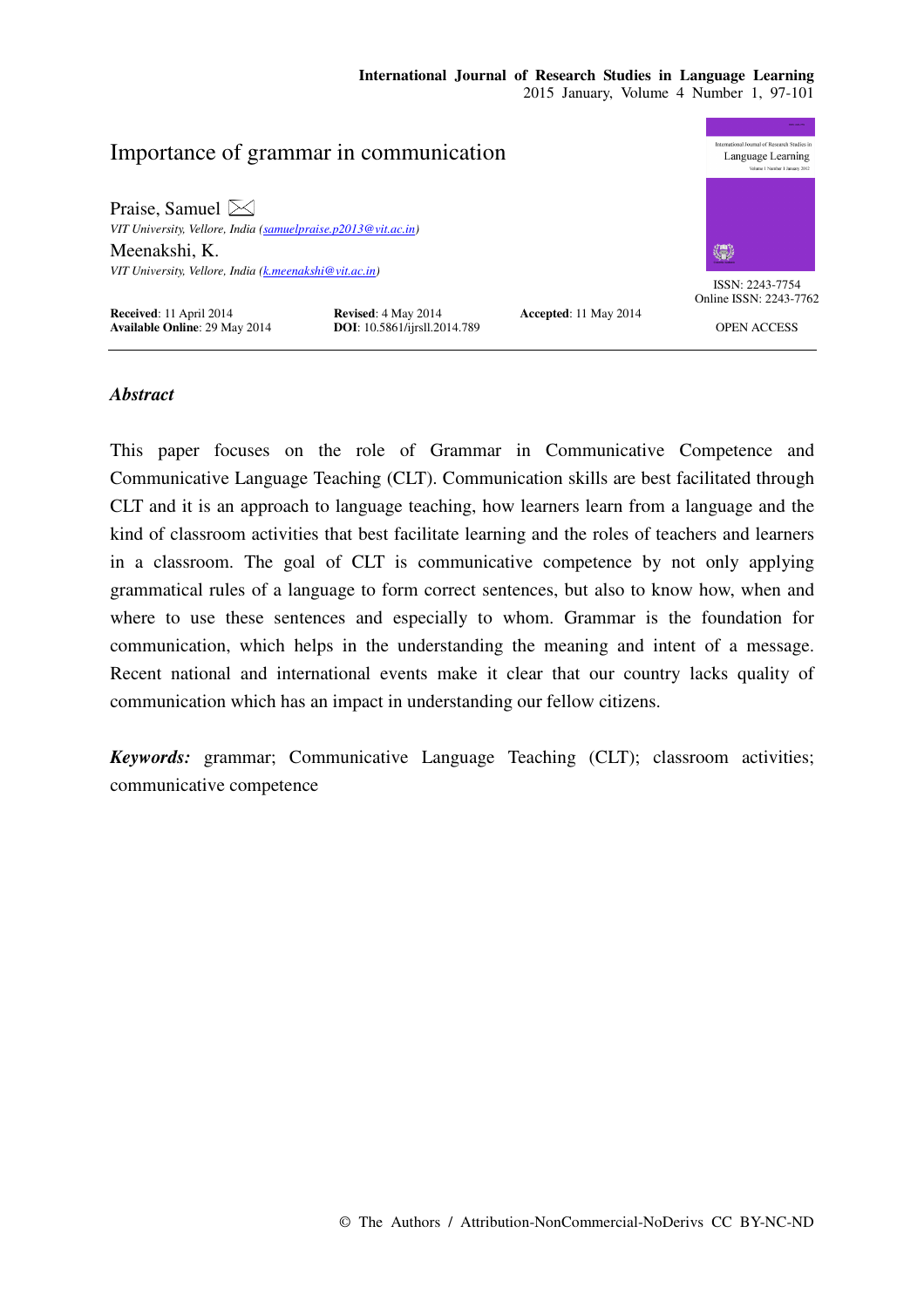## **Importance of grammar in communication**

### **1. Introduction**

Communicative Language Teaching (CLT) can be understood as a set of principles about the goals of language teaching, how learners learn a language, the kinds of classroom activities that best facilitate learning, and the roles of teachers and learners in the classroom. Since three decades communicative approach to language teaching first appeared in print in the field of second language acquisition. In various types of language institutions in Japan, including universities and colleges, language teachers and curriculum researchers having implemented communication-oriented teaching syllabi to seek for more effective ways for improving students' communication skills to replace the traditional, grammar-oriented approach of the past. With this as the theme there are two elements to be concentrated on, one is grammar and the other one is communication. Linguists define grammar as the set of structural rules that governs the composition of clauses, phrases and words in any given natural language. The term also refers to the study of such rules and this field includes morphology, syntax, and phonology, often complemented by phonetics, semantics and pragmatics (Katamba, 1996). Generally the term grammar, grammatica, referred to the art of writing, as compared to rhetoric, rhetorical, the art of speaking (Harper 2010). But the importance and the role given to grammar during the past ages can be classified. The following section focuses on the role of grammar and its importance played at different phases of Communicative Language Teaching which originated during the late 1960, and its importance at the present.

According to Jack C. Richards the trends of language teaching can be grouped into three phases. They are:

- $\triangleright$  Traditional approaches (up to the late 1960)
- Classic communicative language teaching (1970s to 1990s)
- Current communicative language teaching (late 1990s to the present)

The role of grammar in each phase is discussed in the following paragraphs.

#### *1.1 Role of Grammar in Traditional Approaches (up to the late 1960)*

This first phase of language teaching gave priority to grammar as the basis of language proficiency. They were based on the belief that grammar could be learned through direct instruction and through a methodology that made use of repetitive practicing and drilling. The teaching of grammar was a deductive one: Students were presented with grammar rules and then given opportunities to practice them. Great attention to accurate mastery of grammar was stressed from the beginning stages of language learning. Methodologies known like the Aural oral method was implemented.

For example: Students first hear a model dialog, containing key structures that are the focus of the lesson. They repeat each line of the dialog, individually and in chorus. The teacher pays attention to pronunciation, intonation, and fluency and then corrects them. Some grammatical explanation may be offered at this point, but this is kept to an absolute minimum. Follow-up activities may take place in class where further dialog and drill work carried out (Richards & Rodgers, 2001, pp. 64-65).

### *1.2 Role of grammar in Classic Communicative Language Teaching (1970s to 1990s)*

During this season the centrality of grammar in language teaching and learning was questioned, since there was an argument that language ability involved much more than the role of grammar. While the role of grammar was needed to produce grammatically correct sentences, attention shifted to the knowledge and skills needed to use grammar and other aspects of language appropriately for different communicative purposes such as asking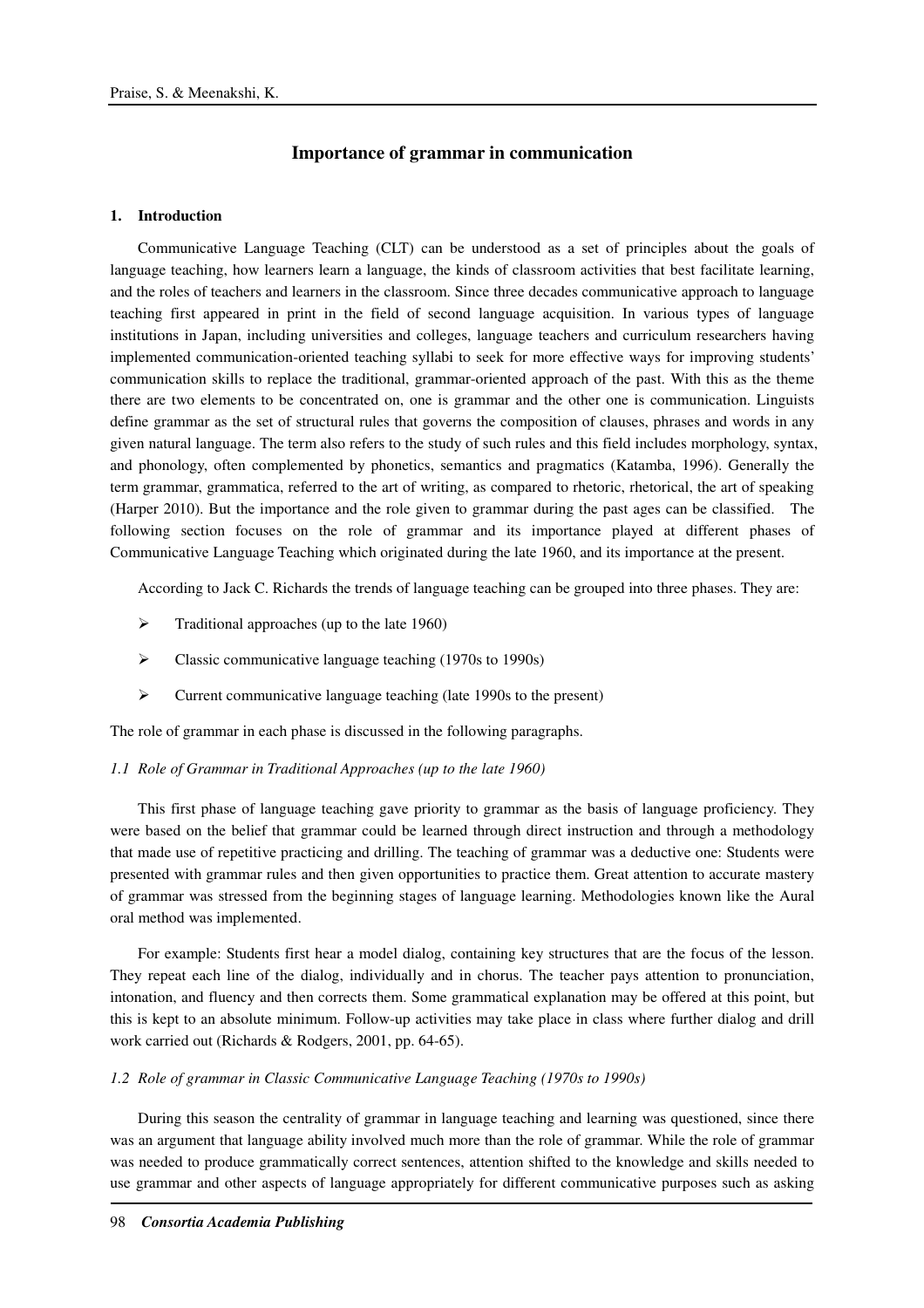something or giving advices, describing wishes and needs and so on. What were needed to use language communicatively were communicative skills. Traditional grammar and vocabulary syllabi and teaching methods did not include information of this kind. It was assumed that knowledge of this kind would be picked up informally. The goal CLT during this time was developed within the discipline of linguistics and appealed to many within the language teaching profession, who argued that communicative skills and not simply grammatical skills should be the goal of language teaching. Activities like Mechanical, Meaningful and Communicative practices were given. Examples for mechanical practice would be repetitions drills and substitution drills designed to practice use of particular grammatical or other items. Example for meaningful practice is to practice the use of prepositions to describe locations of places. Example of communicative practice is to make students draw a map and explain it by themselves.

### *1.3 The Role of Grammar in the Contemporary. (1990s to the present):*

From the year 1990 onwards the communicative approach has been implemented all over, since it describes a set of very general principles grounded in the notion of communicative approach as the goal of second and foreign language teaching, and a communicative syllabus and methodology as the way of achieving this goal, CLT has continued to evolve as our understanding of the process of second language learning has developed. The student's communicative skill is developed by linking grammatical development to the ability to communicate. And so, Grammar is not taught in isolation but often arises out of a communicative task, thus creating a need for specific items of grammar. Opportunities are provided for both inductive and deductive learning of grammar. Students at school were insisted to talk only in English to improve their communicative skills. Competitions like elocution; poem reciting, debating etc. were conducted to improve the communicative skills of a person. Grammar was taught in class along with the lessons as it was part of the syllabus and also to make the students score during examinations but, activities conducted in classes were communication oriented. But the standard of grammar teaching has improved a lot by introducing exercises which help in communicative skills. For illustration: Tasks based on grammatical skills were fill in the blanks with appropriate adjectives, nouns, etc. error spotting, identifying nouns adverbs, prose and poetry comprehensions and so on. But, introducing TG grammar and basic sentence patterns and types of sentences to develop ones communicative skills are introduced in the syllabus and are given importance too.

#### **2. Accuracy versus Fluency**

From these three approaches substantiating the role of grammar in each phase it is emphasized that grammar and language are related. At present the focus of every language learner and speaker is based on fluency and not accuracy.

Here are a few examples where language speakers lack accuracy.

- $\triangleright$  Achieved an award...
- $\triangleright$  ... very rememberable days
- $\triangleright$  Make note my number...
- $\triangleright$  Cannot able to...
- $\triangleright$  Teachers are went for...
- $\triangleright$  When we can go?
- $\blacktriangleright$  He is there..?

There are some of the grammatical errors which the learners commit while they communicate and they are unable to spot them because they lack proper grammatical knowledge. They translate what they are about to say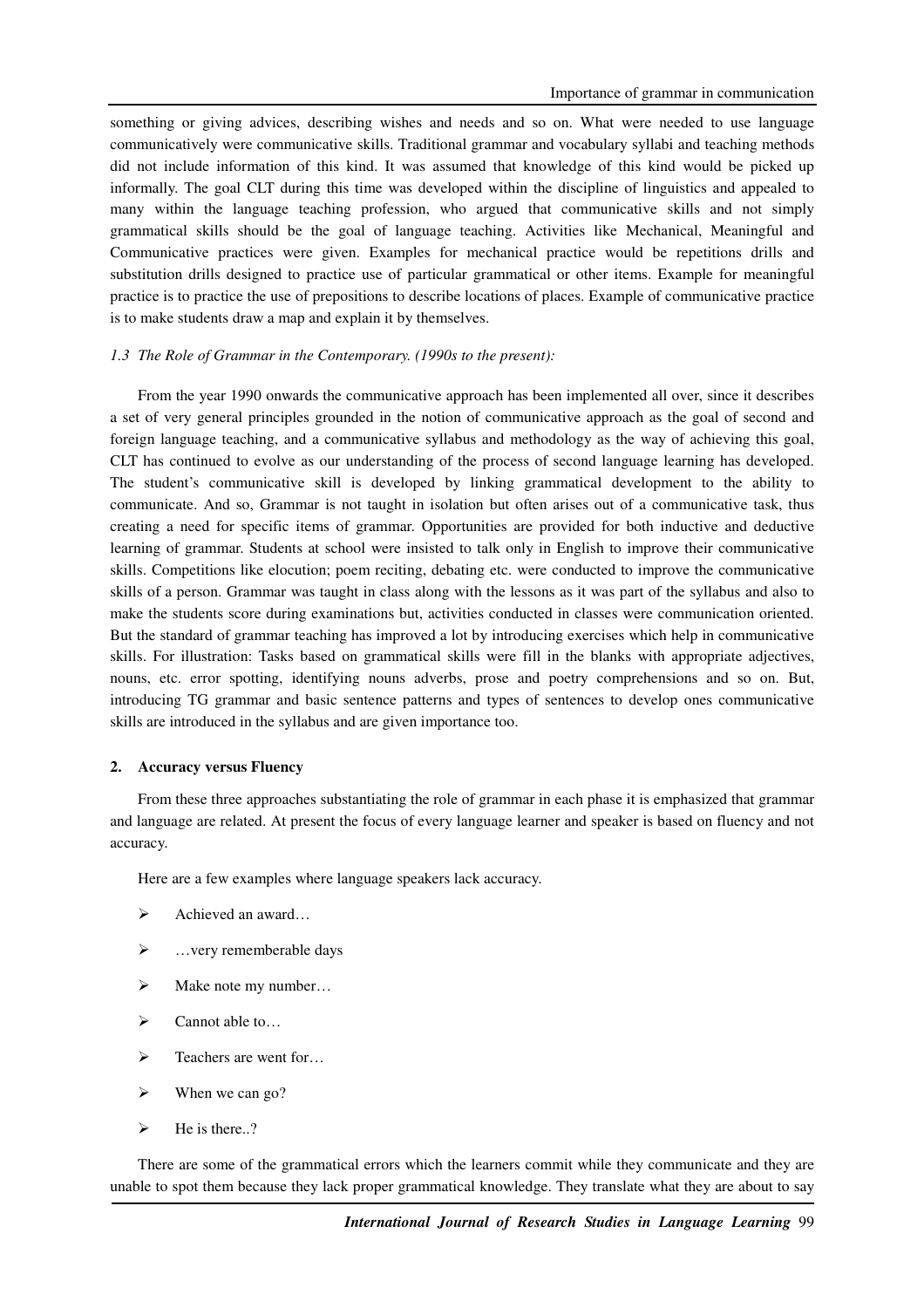directly from their mother tongue and the problem is they don't think in English; they think in their mother tongue and use a sentence pattern which contradicts English grammar. Students are void of grammar, when to use a verb or an auxiliary verb, prepositions at its place etc.

# **3. Relationship between grammar and language**

The relationship between grammar to language is not simply a regulatory device but even something more than that. When grammar is prioritized over communication in the context of language, the term grammar is not used in the sense of a textbook, or in the sense of anything as specific as a set of rules of a language, such as gender, number, person, subject-verb or object-verb agreement, word order, subordinating devices and so on. In generative grammar the set of such highly abstract principles is called Universal grammar. The nature of this grammar which is the reality of language is not given but is to be hypostatized. Its reality is the fact that speakers have an internal knowledge about it although they are unable to externalize that knowledge. In this sense, then, language as it is known exists only as an epiphenomenon, as used by Chomsky. From such a perspective, it is easy to see how grammar is the real thing and language an appearance.

Thus, what is called as grammar in this abstract sense is to be seen as a set of boundary conditions under which language becomes possible. Within the boundaries however various further possibilities exist, giving rise to a whole range of multiplicities and variations. Internal choices are also responsible for language change in course of time. Languages change because of many factors, sometimes accidentally but often due to contact situations. This is not denied when it is said that 'grammar' is a priori; for whatever roles these forces play, they do not change the basic shape of language. Grammar is also the pursuit of an activity as much the way Collingwood says what art is.

*In trying to arrive at an understanding of any activity, one must begin with a mass of experience related to that activity; and this experience cannot be acquired by philosophical thinking, or by scientific experiments, or by observation of the activity in other people, but only by a long and specialized pursuit of activity itself. Only after this experience has been acquired is it possible to reflect upon it and to bring to light the principles underlying it* (Collingwood, 1925, pp. 8-9).

From this it is clear, that one cannot reflect on grammar without actually doing grammar. These remarks of Collingwood, made in respect of the philosophy of art, underscore the importance of doing something well before venturing to talk about it, and that applies to the field of grammar without doubt. It is liked to be said by us that doing grammar and thinking about it are simultaneous and mutually supportive activities. In the end of history, does each speaker decide his or her own grammar? Many people believe that that is how it is going to be. If so then grammar gradually loses its authenticity and we will have only a naïve theory of language. But grammar has been continuously resisting that end, and in that resistance, history too may have some hopes of survival!

## **4. Different perspectives on competence**

According to Chomsky,

*Linguistic theory is concerned primarily with an ideal speaker-listener, in a completely homogeneous speech community, who knows language perfectly and is unaffected by such grammatically irrelevant conditions as memory limitations, distractions, shifts of attention and interest, errors (random or characteristic) in applying his knowledge of the language in actual performance* (Chomsky, 1965, p. 3).

Chomsky clearly distinguished the description of language form (competence) and language use (performance) and established that the speaker-listener's internal grammar that judges the grammaticality of sentences should be the main object of investigation for linguists.